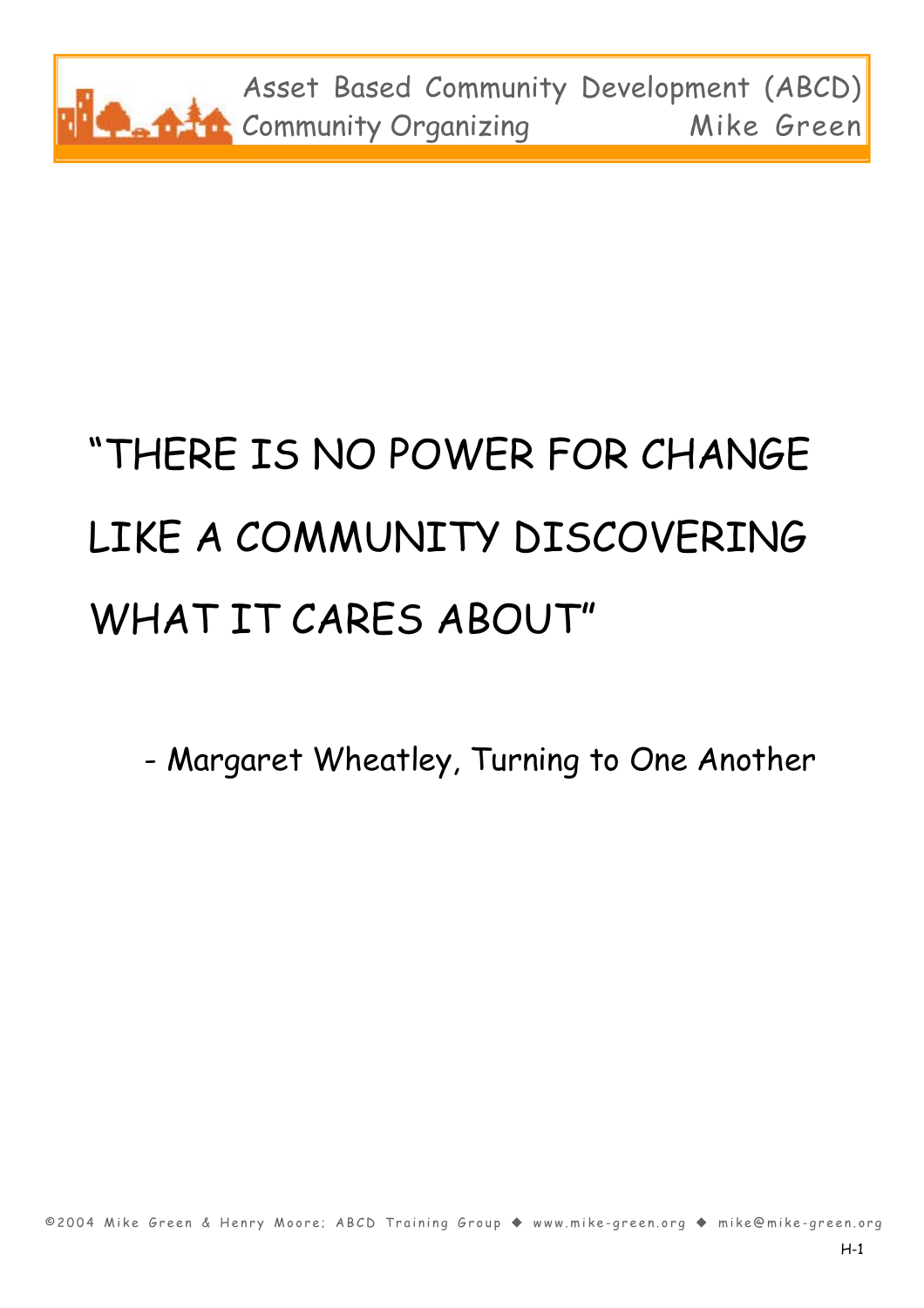#### Community: A Place Filled With Care

Care remains invisible unless you have conversations about what people care about.

People may not care about what you want them to care about.

Care must be discovered through relationships that are built on purpose.

Learning conversations are the way to build relationships that make care visible.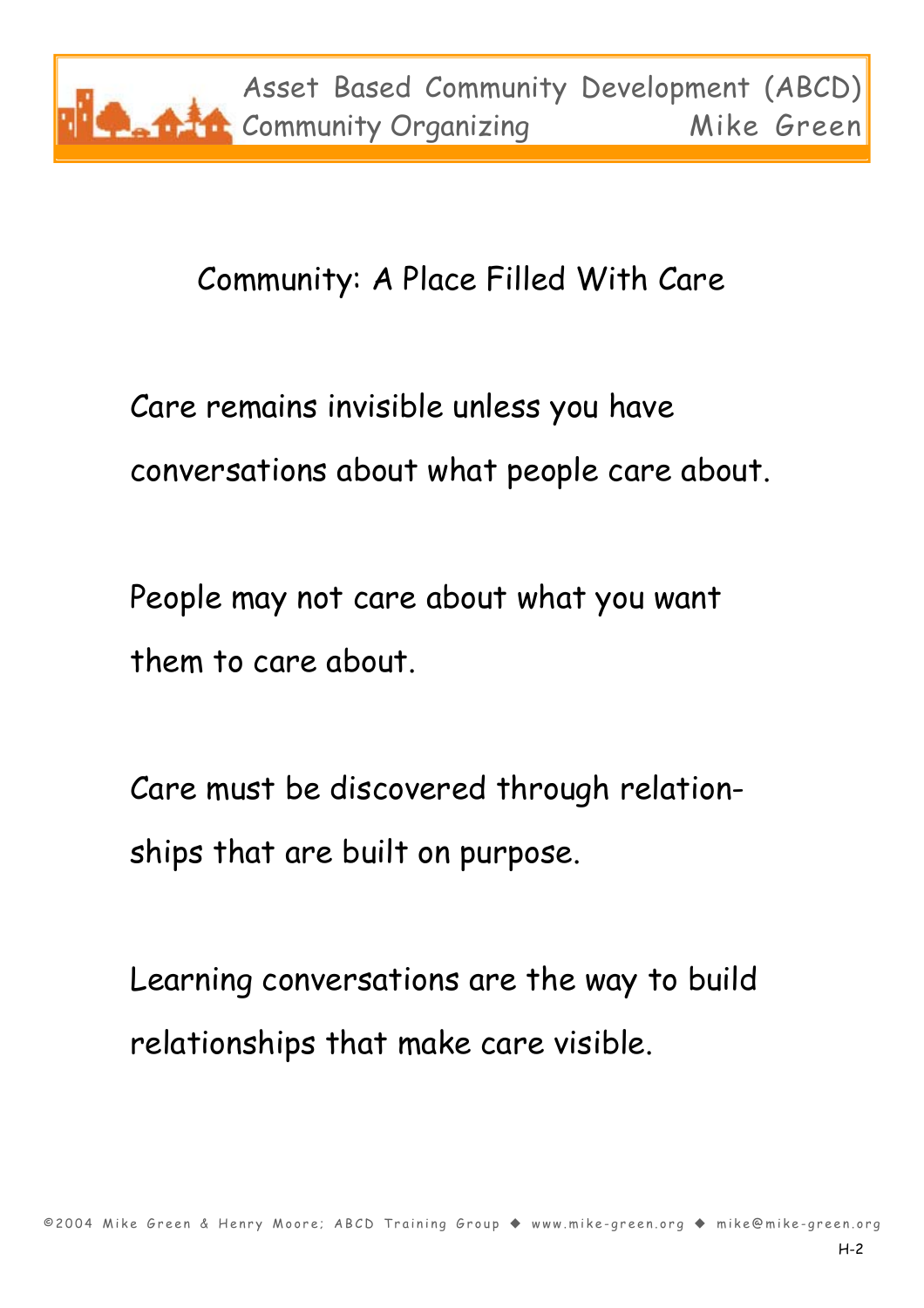

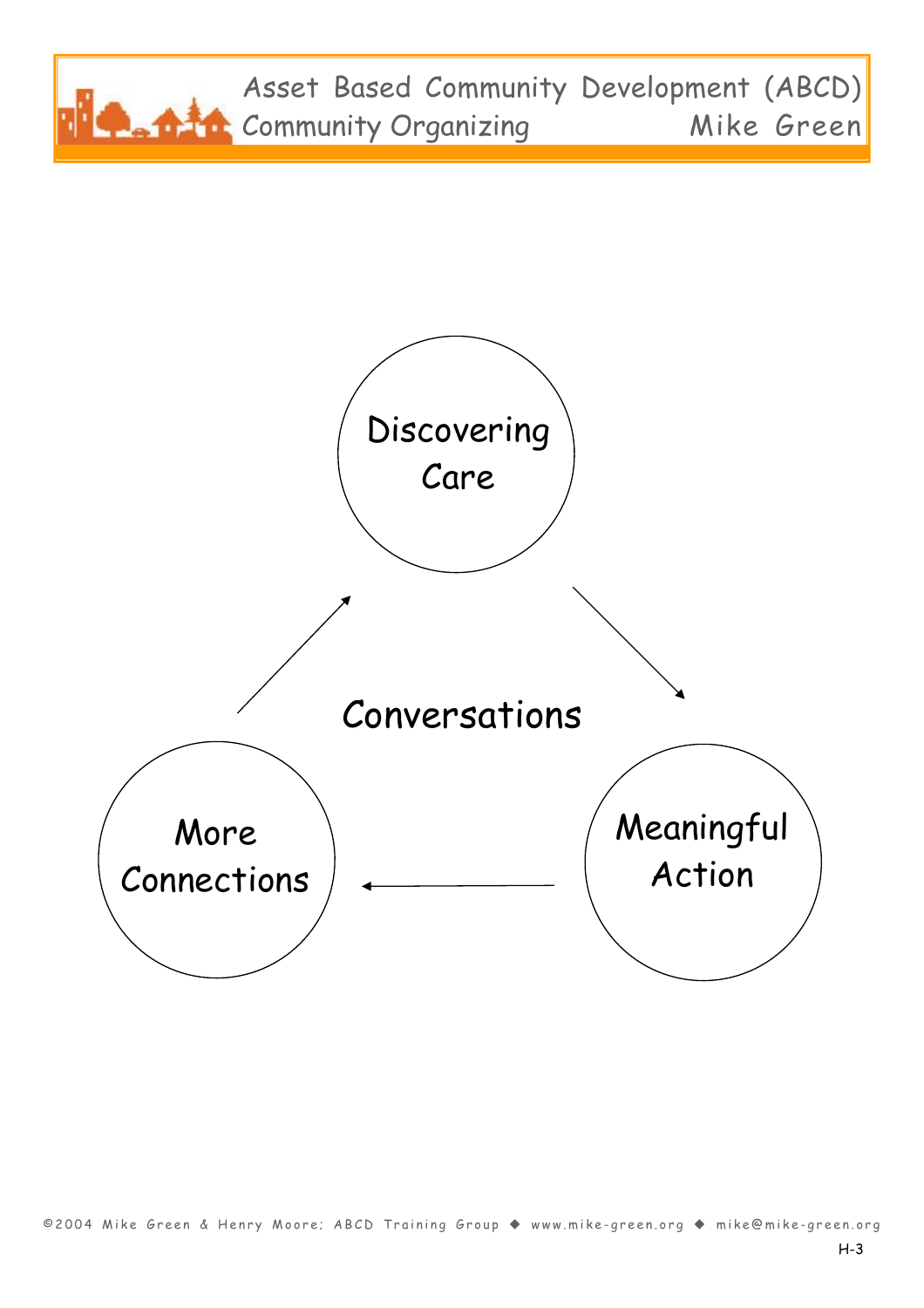Asset Based Community Development (ABCD) **Community Organizing Mike Green** 

Building Block of Community

Individuals with gifts Associations Congregations Non Profits Government Businesses Local economy Physical world

Woven through by

willingness to act on

care revealed by

listening & asking

Individual interests to common interests

- Find Assets
- Mobilize Assets
- Connect Assets

#### LISTENING ASKING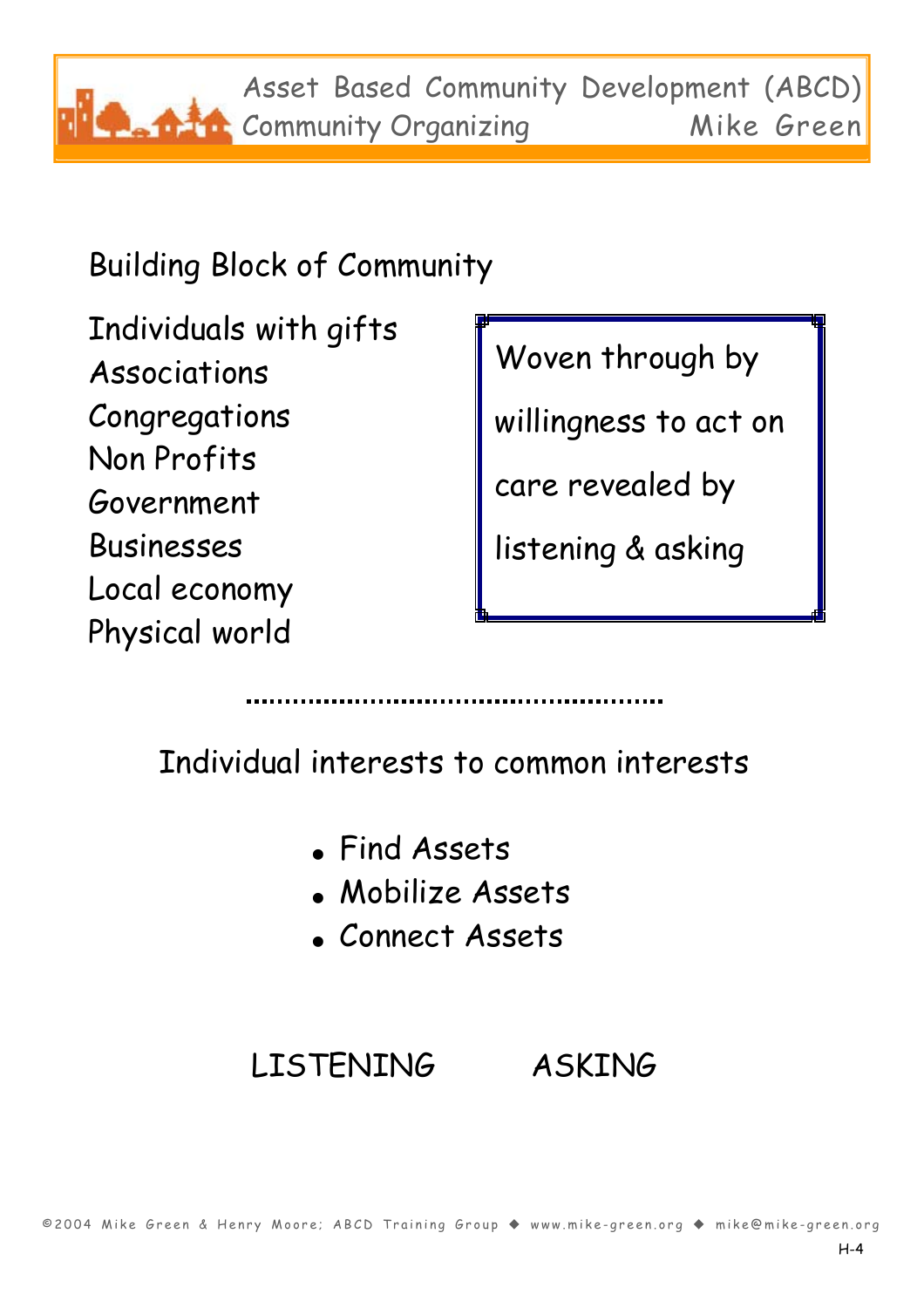

#### LEARNING CONVERSATIONS

#### Care= Motivation to Act "What will I go out the door and do something about?

Concerns — what I don't want to happen

Dreams — what I want to create

Gifts to give

Reflect: how do I know when I have heard something that the person is motivated to act on vs. just an opinion?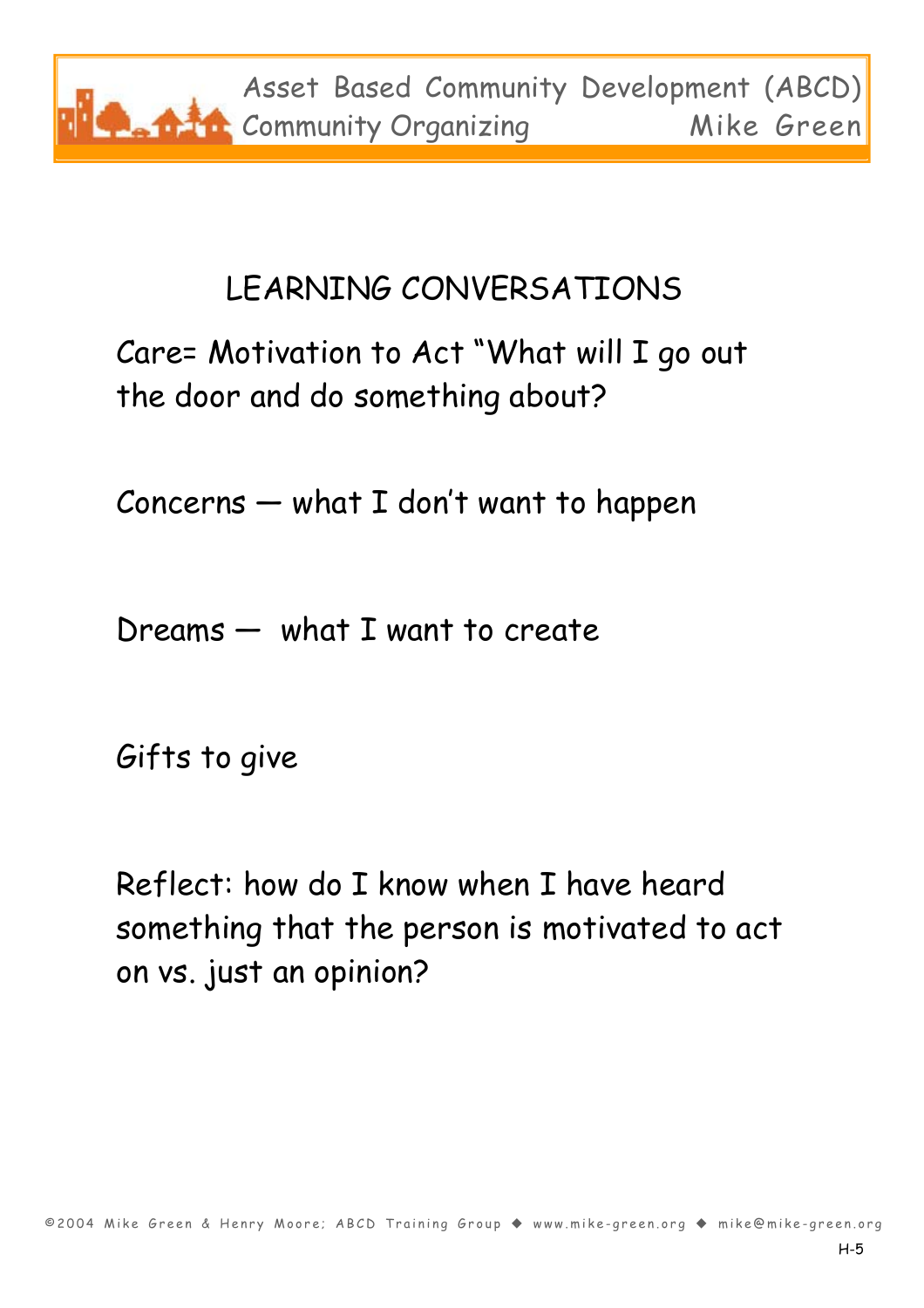

## Less Successful

## Start with the answer

Decide on an answer and try to get people involved in doing our answer.

More Successful

Starting with learning conversations How do people see the situation? What do people have? What do people want to offer?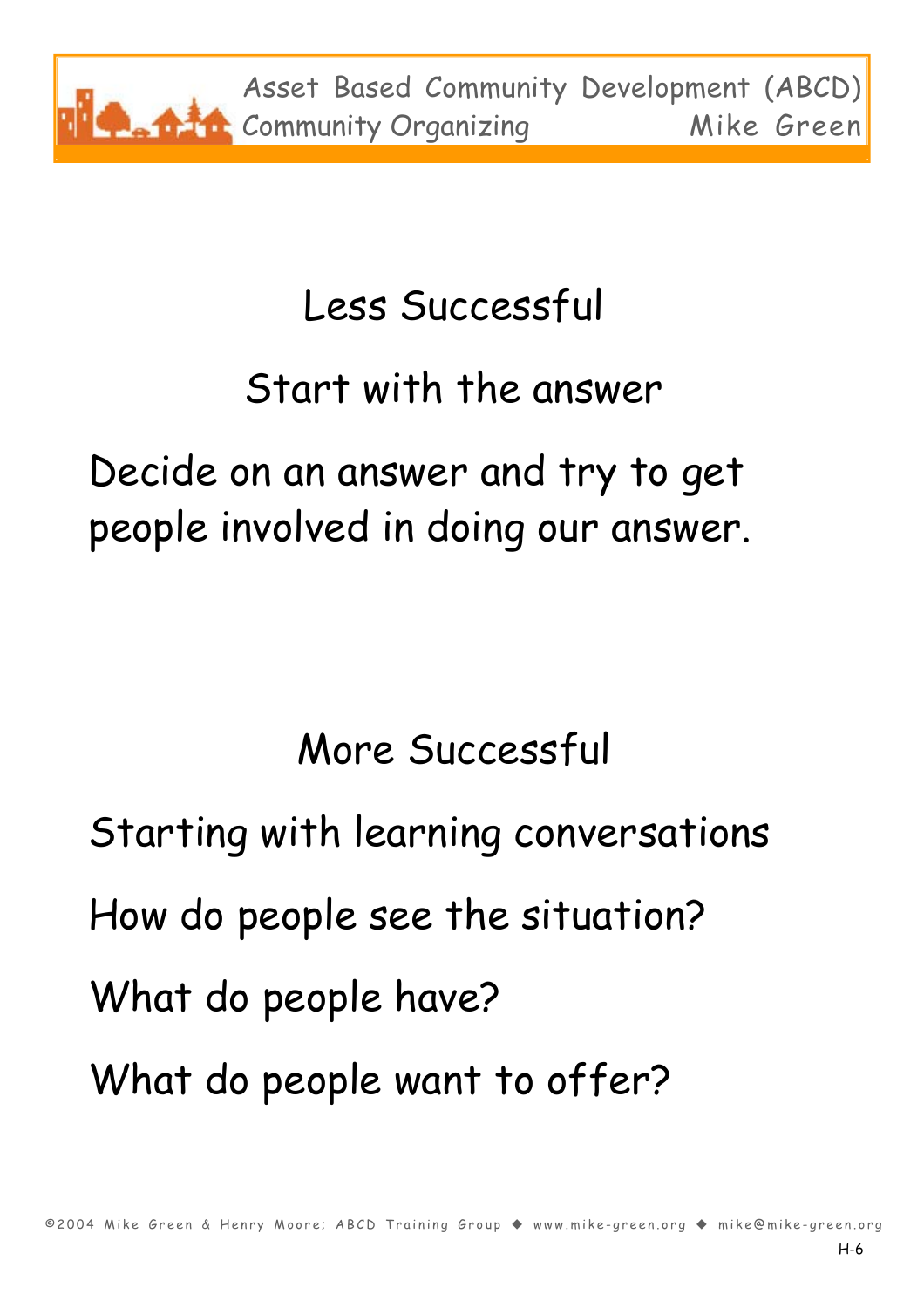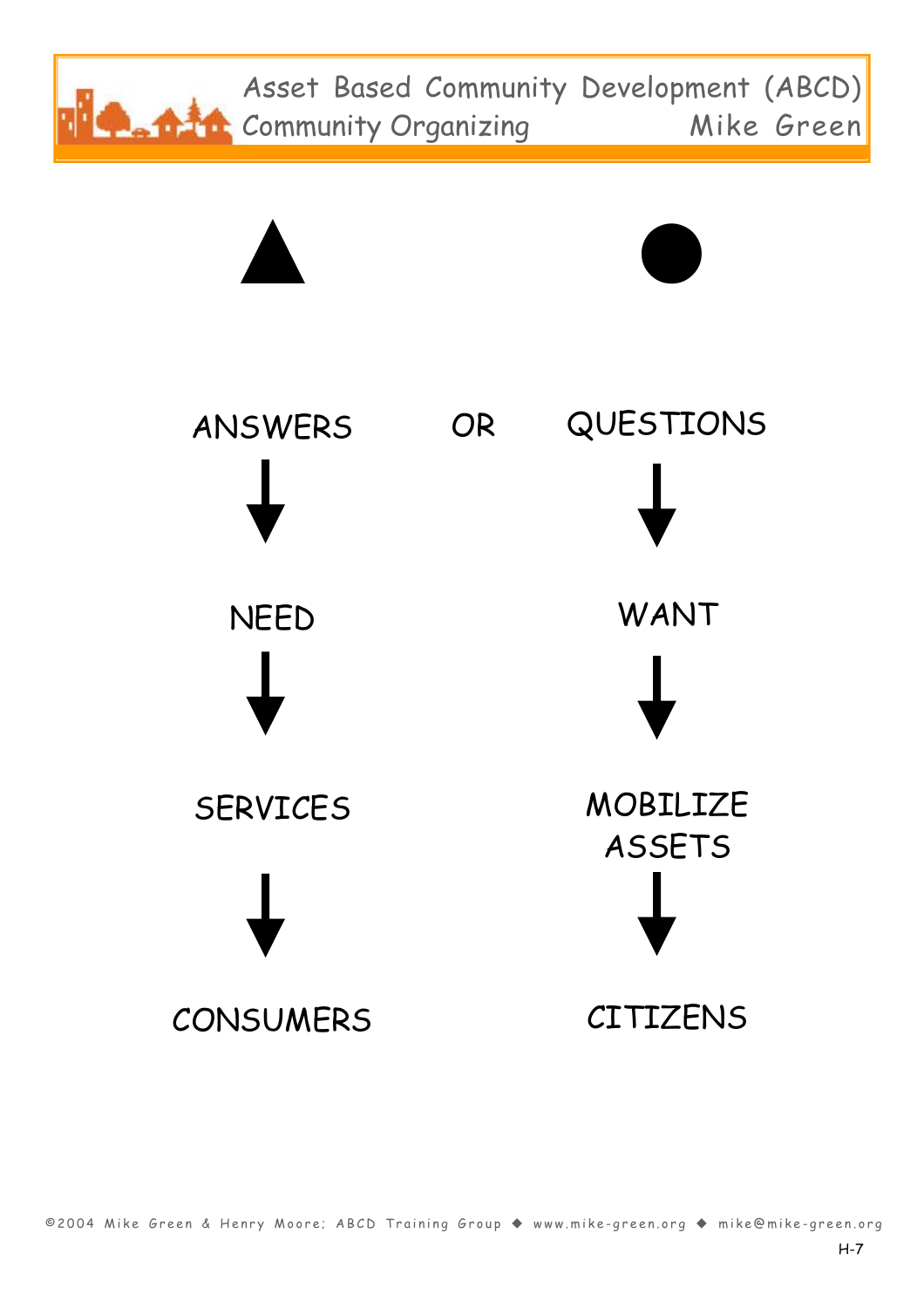A community is mobilized through relationships and motivation to act.

The Right Duck Call — Discovering what people care enough about to act on.

The Right Ducks — Connector leaders have trust,

influence, and a following

TO GET THE RIGHT DUCKS YOU NEED THE RIGHT DUCK CALL!

Asset Based Community Development (ABCD) Community Organizing Mike Green